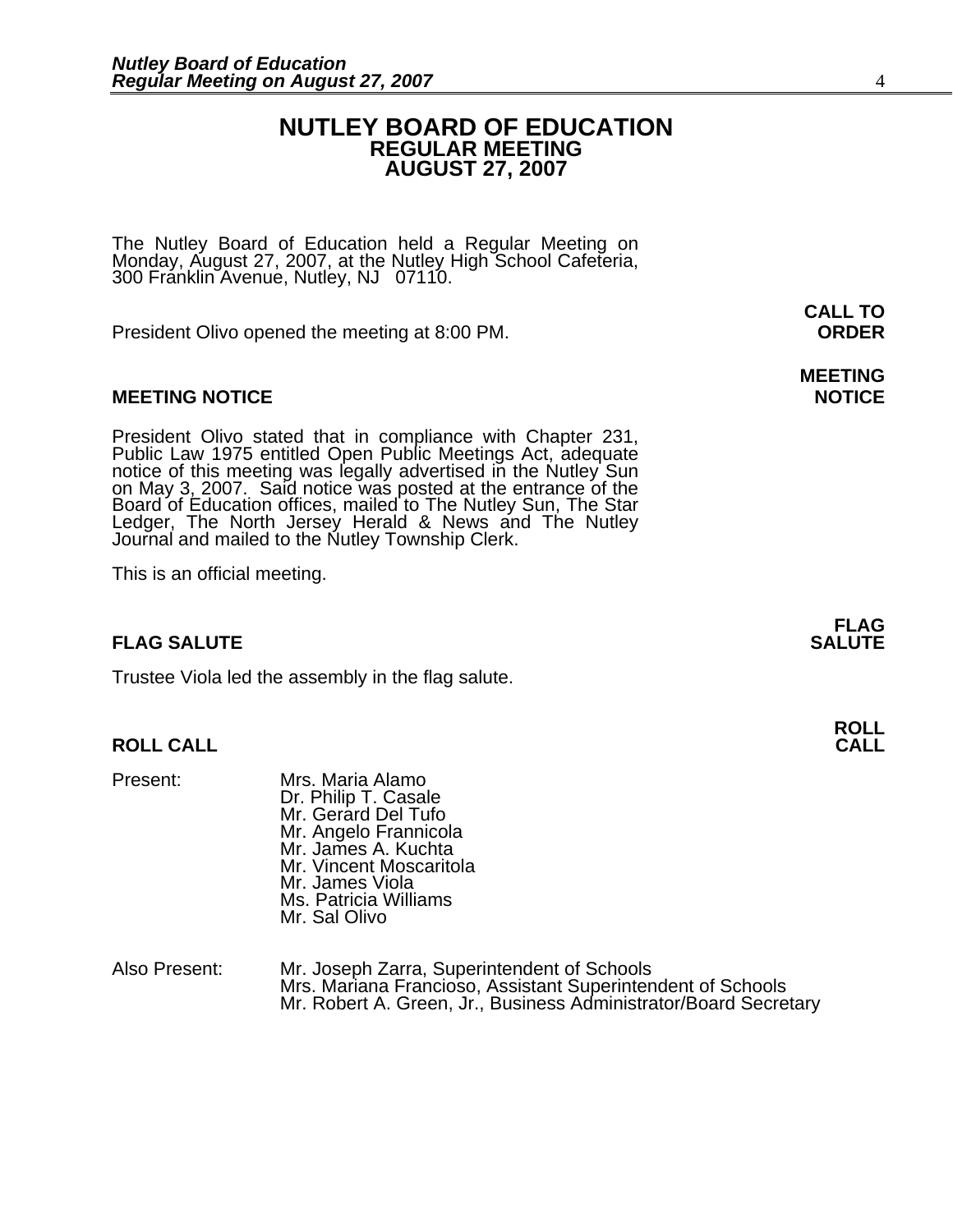## **APPROVAL OF MINUTES APPROVE**

BE IT RESOLVED that the Board of Education approves the following minutes:

 July 23, 2007 - Regular Meeting July 23, 2007 – Closed Executive Session July 9, 2007 – Closed Executive Session July 9, 2007 – Special Meeting

> Trustee Kutcha moved, Trustee Viola seconded, and the Board approve the minutes with the following exceptions:

Trustees Casale, Frannicola and Moscaritola voted "No".

Mayor Cocchiola addressed the Board and stated that the Spring Garden Traffic Project is below budget and has been completed on time. She requested that the district participate in Dance for Health – Mayors Wellness Program. .

Time was allowed for questions and comments from the Board Members.

None

### **SUPERINTENDENT'S REPORT SUPT'S REPORT A**

Superintendent Zarra presented the Superintendent's Report dated August 27, 2007, Schedule A, which is appended to the minutes of this meeting, and briefly summarized its contents.

### **BOARD SECRETARY'S REPORT**

Board Secretary Green stated the all computers for the district purchased with the second budget question would be operational on the first day of school.

### **COMMITTEE REPORTS REPORTS**

- Trustee Del Tufo Facilities Committee
- Trustee Viola Athletic Committee
- Trustee Williams Policy Committee
- Trustee Alamo Academic Committee

### **CORRESPONDENCE CORRESPONDENCE**

**BOARD SECRETARY'S** 

**COMMITTEE**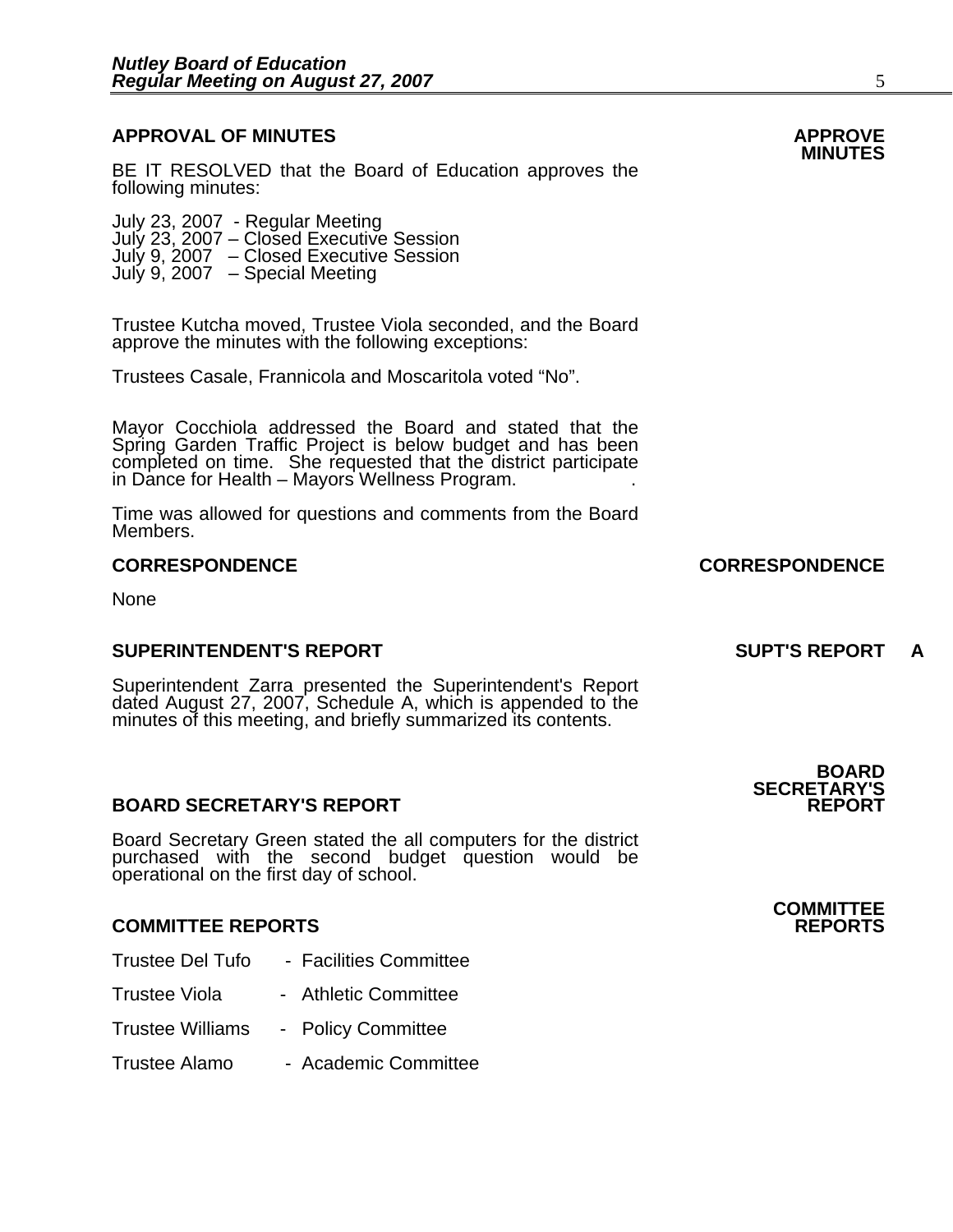Time was allowed for comments and questions from the Board after each committee report.

**HEARING OF CITIZENS (Resolutions Only) HEARING OF CITIZENS**<br>**CITIZENS** Resident Terry Quirk, representative for the Nutley Parent Advocacy Network, addressed the Board and inquired about<br>the Team Leader Position and how it differed from the Special<br>Services Director. She also asked how many change orders<br>have occurred on the Middle School Constructio agenda.

## **SUPERINTENDENT'S RESOLUTIONS** *SUPERINTENDENT'S*

Trustee Frannicola moved, Trustee Kutcha seconded, a motion that the Board approves the Superintendent's Resolutions numbers 1 through 26 as listed below.

Resolutions 1 through 26 were approved by roll call vote with the following exceptions:

Trustee Frannicola abstained on Resolution 10 – Appointments – BOE Extended Day, Resolution 11 – Appointments – Teacher Substitutes and Resolution 18 – Appointment – Substitutes.

Trustees Casale and Moscaritola also abstained on Resolution 18 – Appointment – Substitutes.

### 1. **AMENDING APPOINTMENT – Reappointments-Non-Tenured Teachers**

BE IT RESOLVED that the Board of Education approves the amending of the resolution Reappointments – Non-Tenured Teachers (Schedule E), approved at the May 21, 2007 Board Meeting to reflect a change in the part-time status and salary<br>for Miss Kelly Hollywood to full-time, \$45,400. **AMEND** 

### 2. **AMENDING APPOINTMENT – Reappointments-Professional Staff**

BE IT RESOLVED that the Board of Education approves the amending of the resolution Reappointments – Professional Staff (Schedule D), approved at the May 21, 2007 Board Meeting to reflect a change in full-time status and sa Mrs. Rosa Santoriello to part-time, \$30,500.

# **RESOLUTION**

### **AMEND REAPPOINTMENT**

## **REAPPOINTMENT**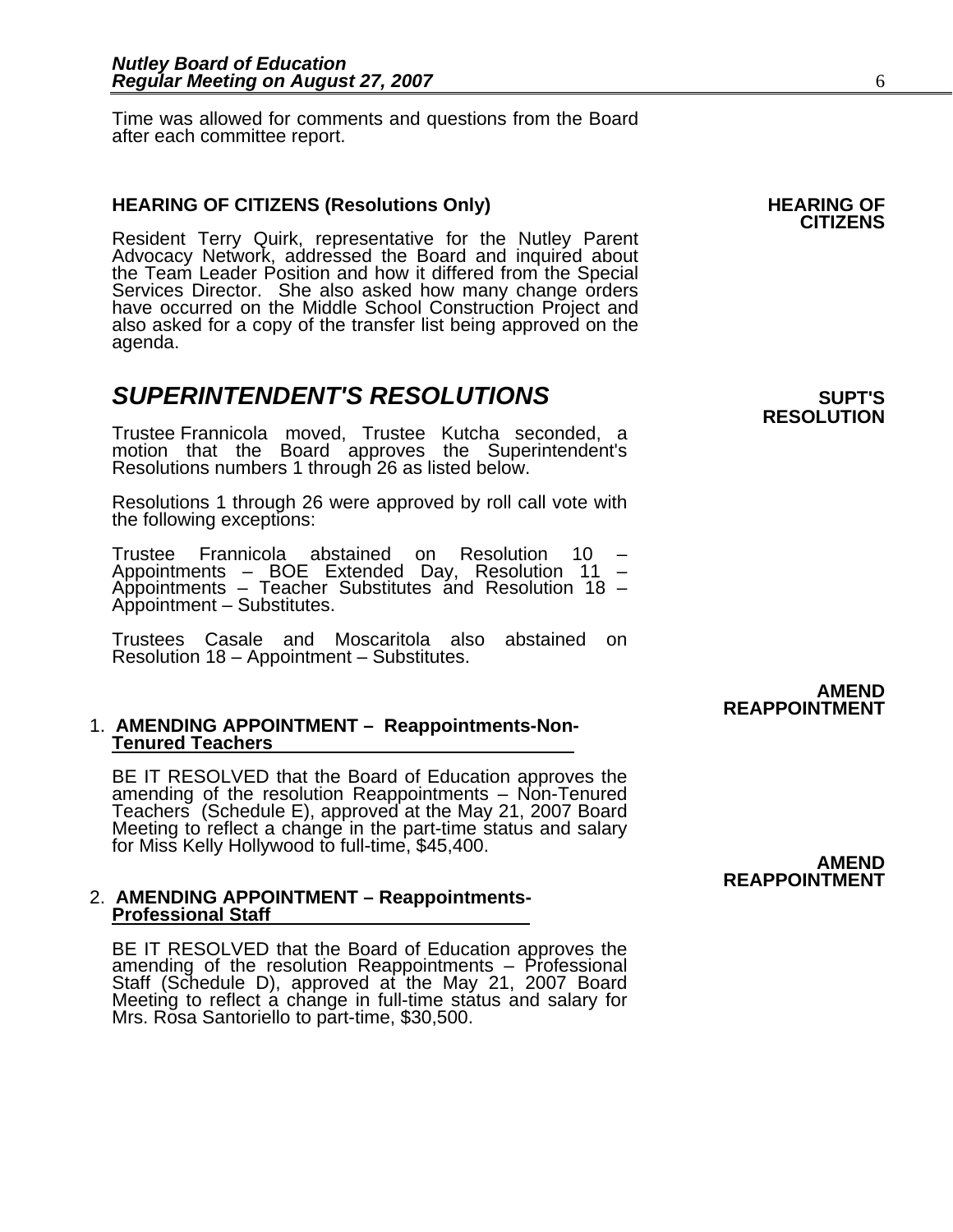### 3. **REAPPOINTMENT - Executive Secretary**

BE IT RESOLVED that the Board of Education approves the reappointment of Teresa Verdi, Executive Secretary I, for the school year 2007-08 at the salary of \$72,770 plus \$3,800<br>longevity. **REAPPOINT** 

### 4. **REAPPOINTMENTS – Part-time School Aides**

BE IT RESOLVED that the Board of Education approves the reappointment of the part-time aides, listed on the attached Schedule B for the 2007-08 school year at the hourly rate established by the Board of Education.

### 5. **RESIGNATIONS**

BE IT RESOLVED that the Board of Education approves the acceptance of the resignations of the following personnel:

Donna Cargill - Occupational Therapist -Effective 8/15/07 Michael McQuade - High School Teacher -Effective 8/6/07 Carmela Pontoriero- Cafeteria Worker

### 6. **RETIREMENTS**

BE IT RESOLVED that the Board of Education approves the acceptance of the retirement of the following personnel:

Noreen R. Baris - Elementary Teacher – Effective 10/1/07 Teresa Verdi - Executive Secretary – Effective 6/30/08 **LEAVE OF ABSENCE**

### 7. **LEAVE OF ABSENCE – Part-time Aide**

BE IT RESOLVED that the Board of Education approves a<br>medical leave of absence without pay for Ms. Lisa DeFabbi<br>from September 1, 2007 through December 31, 2007

### 8. **APPOINTMENTS – Professional Staff**

BE IT RESOLVED that the Board of Education approves the<br>appointment of the personnel listed below for the 2007-08<br>school year, effective September 1, 2007 in accordance with the 2007-08 Teachers' Salary Guide.

**RESIGNATIONS** 

**PT SCHOOL AIDES B** 

## **RETIREMENTS**

**PT AIDE** 

**PROF. STAFF** 

### **REAPPOINT EXECUTIVE SEC.**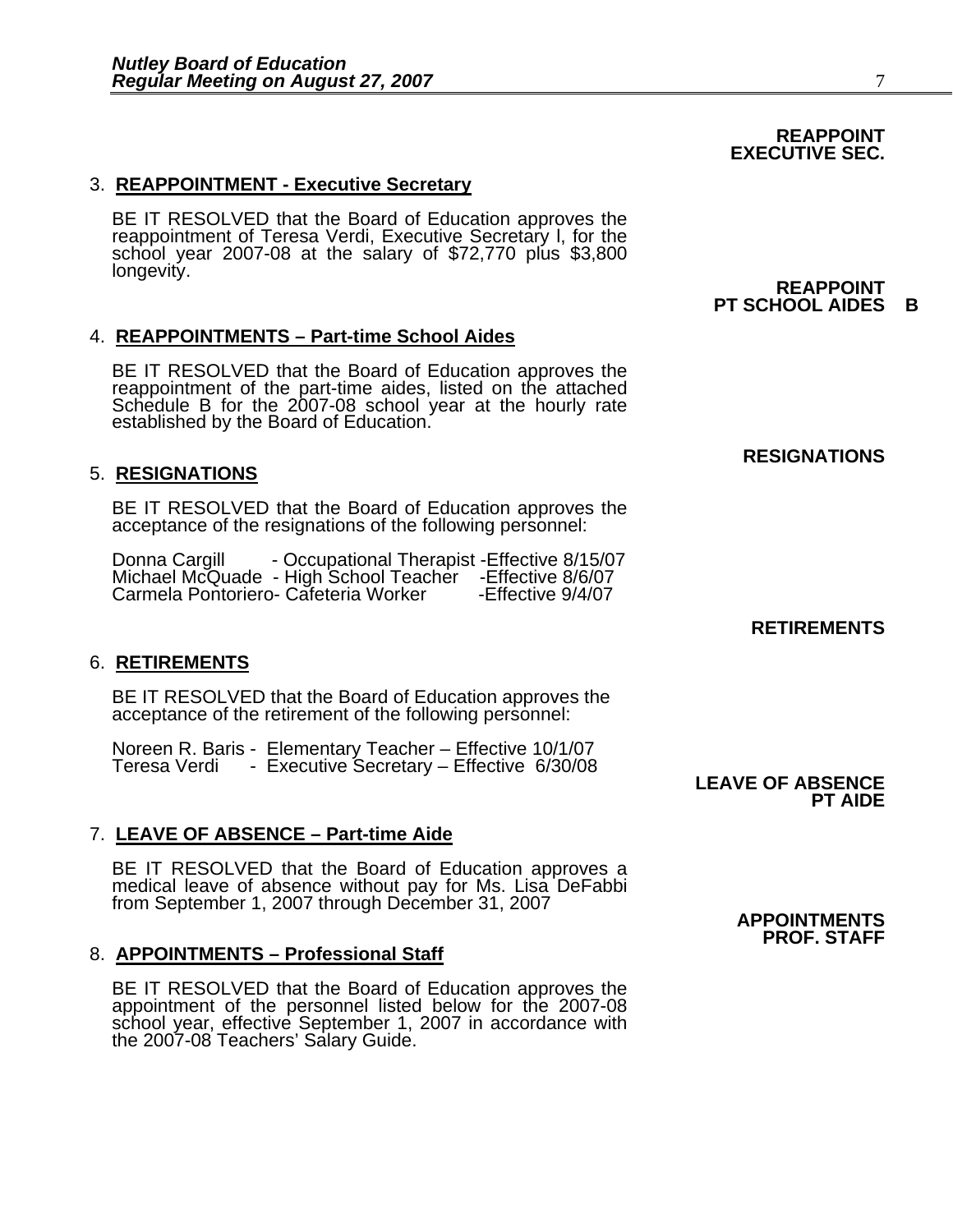| Name            | Degree | Step | Salary        |                     |
|-----------------|--------|------|---------------|---------------------|
| Shanna DiCristo | B.A.   | 6    | \$43,000      | <b>APPOINTMENTS</b> |
| Danielle Franco | B.A.   | 6    | 21,500(p/t.5) |                     |
| David Johnston  | B.A.   | 9    | 46,900        |                     |
| Josephine Tucci | B.A.   | 6    | 43,000        |                     |

**INSTRUCTIONAL AIDES** 

### 9. **APPOINTMENTS – Instructional Aides**

BE IT RESOLVED that the Board of Education approves the appointment of the instructional aides (Autistic Program), listed below for the 2007-08 school year, effective September 1, 2007 at the classification and step as ind

| Name                                                                                               | <b>Step</b> | Salary                                           |
|----------------------------------------------------------------------------------------------------|-------------|--------------------------------------------------|
| Patricia Jones<br>Erin Lombardozzi<br><b>Barbara McGarty</b><br>Carmela Pontoriero<br>Kim Saporito | 9<br>8      | \$18,200<br>17,500<br>17,900<br>17,500<br>17,500 |

### Kim Saporito 7 17,500 **APPOINTMENTS BOE EXTENDED DAY C**

### 10. **APPOINTMENTS – BOE Extended Day Program**

BE IT RESOLVED that the Board of Education approves the appointments of the School Age Extended Day Program employees for the 2007-08 school year listed on the attached Schedule C at the Salaries indicated.

### 11. **APPOINTMENTS – Teacher Substitutes**

BE IT RESOLVED that the Board of Education approves the appointments of the teacher substitutes listed on the attached Schedule D for the 2007-08 school year.<br>**APPOINTMENTS** 

## **SEC/CLERICAL/AIDE SUBSTITUTES E**

### 12. **APPOINTMENTS – Secretarial/Clerical/Aide Substitutes**

BE IT RESOLVED that the Board of Education approves the appointments of the Secretarial/Clerical/Aide Substitutes listed on the attached Schedule E for the 2007-08 school year.<br>**APPOINTMENT** 

### 13. **APPOINTMENT – Team Leader**

BE IT RESOLVED that Mrs. Carol LoCurcio be appointed as Child Study Team Leader at a stipend of \$10,000 for the 2007-08 school year.

### **APPOINTMENTS TEACHER SUBSTITUTES D**

## **TEAM LEADER**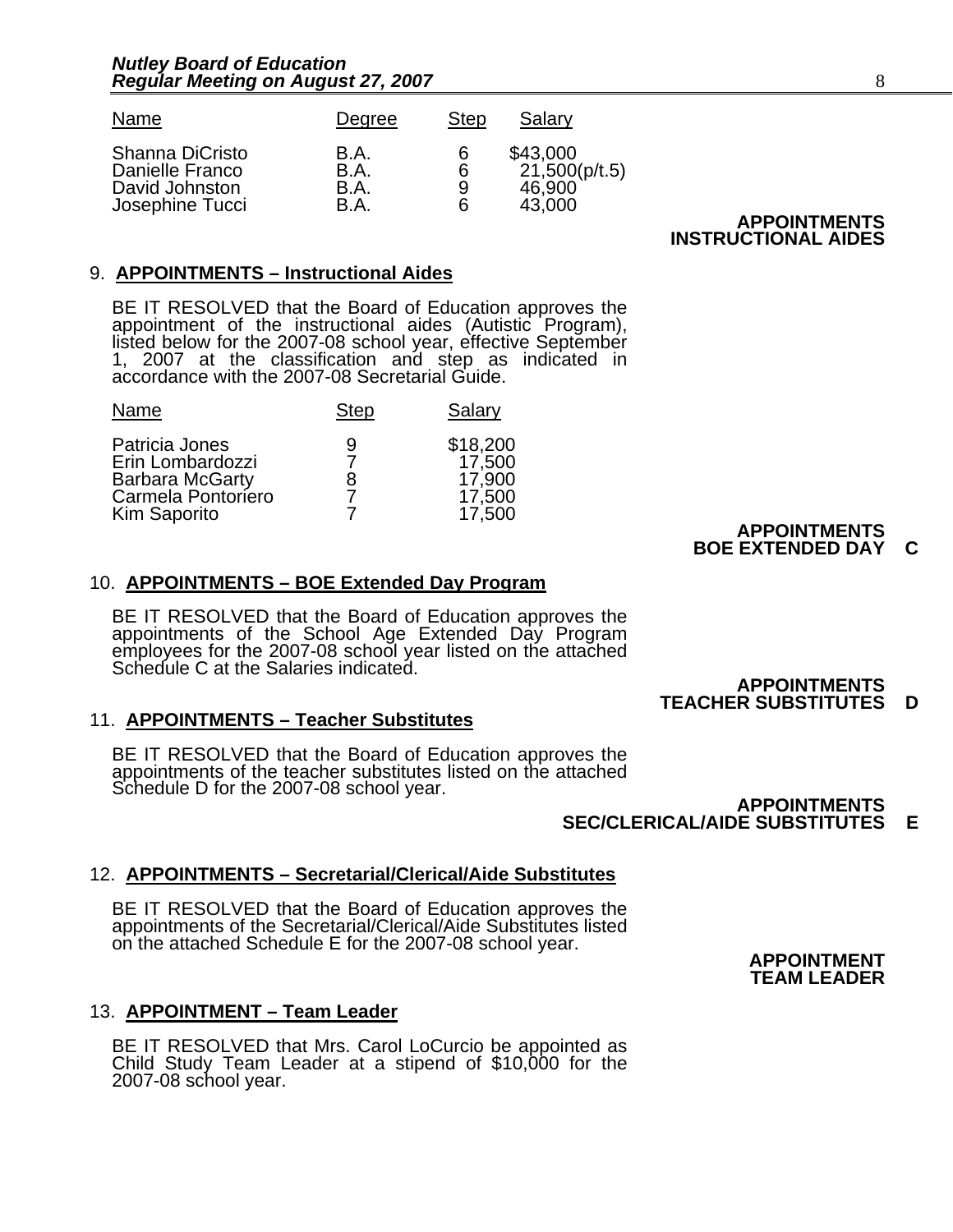### 14. **APPOINTMENT- Medical Director - Extended Day**

BE IT RESOLVED that the Board of Education approves the appointment of Dr. Barry Prystowsky as Medical Director of the Extended Day Program for July and August, 2007 and for the 2007-08 school year, at a stipend of \$5,000.

### 15. **APPOINTMENT – Athletic Trainer**

BE IT RESOLVED that the Board of Education approves the appointment of Mr. Sven Lilienthal as Athletic Trainer for the 2007-08 school year, effective September 1, 2007 at the annual salary of \$54,500, B.A. Step 13, in accordance with **APPOINTMENT**<br>the 2007-08 Teachers' Salary Guide. **APPOINTMENT** 

### 16. **APPOINTMENTS – Athletics**

BE IT RESOLVED that the Board of Education approves the athletic appointments listed below for the 2007-08 school year on the salary guide at the classification and step as indicated in accordance with the 2007-08 Coaches

| <b>Sport</b>                                 | <b>Name</b>           | <b>Step</b> | <b>Salary</b> |
|----------------------------------------------|-----------------------|-------------|---------------|
| <b>WRESTLING</b><br><b>Head Coach</b>        | Frank DiPiano         |             | \$6,230       |
| <b>GIRLS BASKETBALL</b><br><b>Head Coach</b> | <b>Frank Francia</b>  |             | 6,230         |
| <b>BOYS SOCCER</b><br><b>Assistant Coach</b> | Addolorato Cicchino 4 |             | 5,025         |

### **APPOINTMENTS PERM. UNASSIGNED SUBS**

### 17. **APPOINTMENTS – Permanent Unassigned Substitutes**

BE IT RESOLVED that the Board of Education approves the appointments of the following permanent unassigned substitutes for the 2007-08 school year at the rate of \$81 per day and fringe benefits which include health benefits and dental plans:

Suzanne Baker **Denise Mazza**<br>Victoria Dente **Casa Stephanie Moz** Frank DiPiano Amy Reszka<br>Sean Fitzgerald Michael Russ Matthew Francello<br>Kristen Gumeny Diana Holler<br>Michele Ippolito David Luzzi

Stephanie Mozeika Michael Russomanno<br>Stacy Scott Jeremy Thornton<br>Lisa Vallo Jessica Vocaturo

### **APPOINTMENT ATHLETIC TRAINER**

**APPOINTMENT MEDICAL DIRECTOR EXTENDED DAY** 

**ATHLETICS**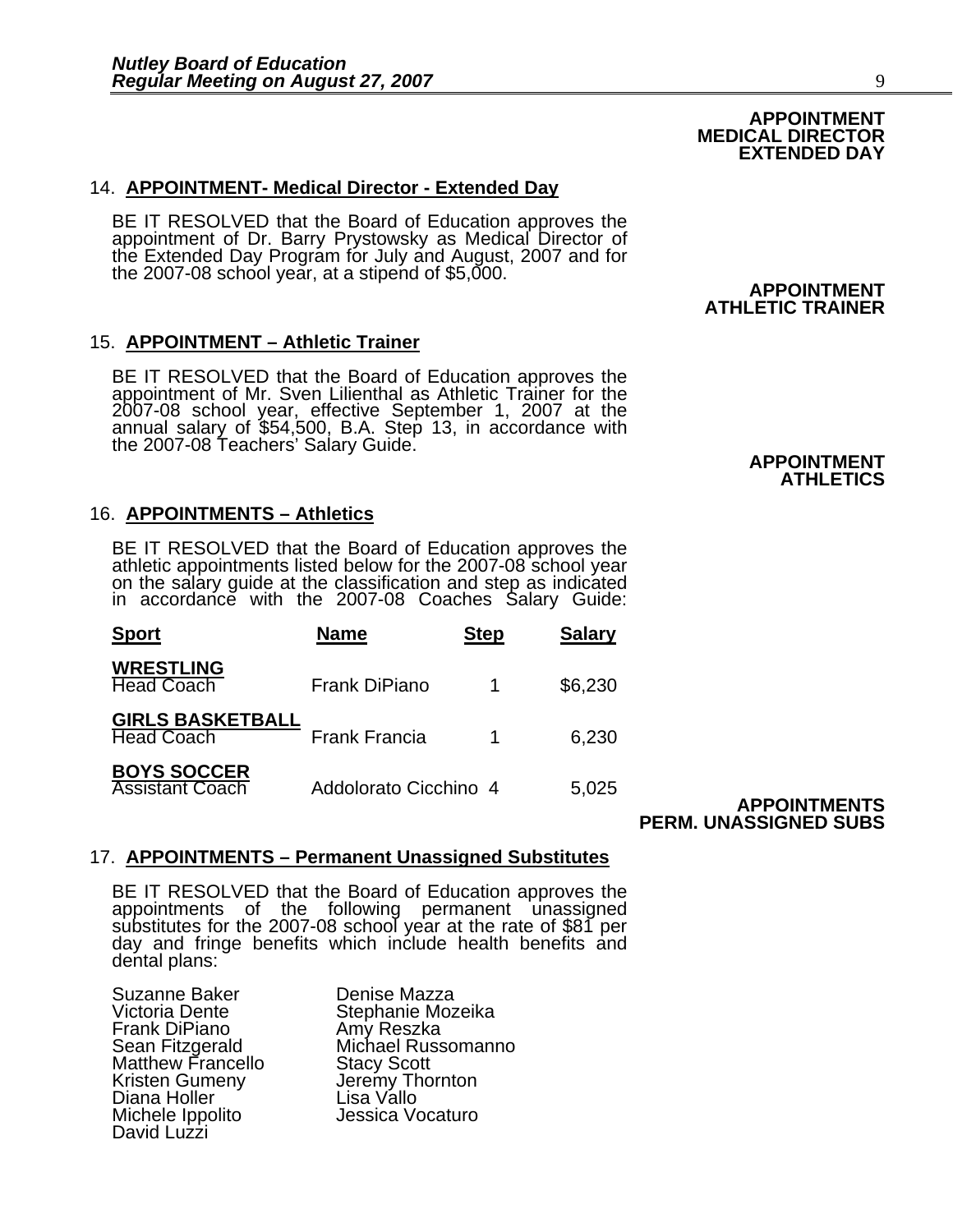٦ BE IT FURTHER RESOLVED that these candidates met the district's requirements for the permanent unassigned substitute position which is the possession of a County Substitute Certificate.

**APPOINTMENT SUBS** 

### 18. **APPOINTMENT – Substitutes**

BE IT RESOLVED that the Board of Education approves the following substitutes for the 2007-08 school year:

Buildings & Grounds

Ralph Pastorino Joseph C. Romano

Cafeteria

Gail Schmanko

### **APPOINTMENTS SUMMER EMPLOYMENT**

### 19. **APPOINTMENTS – Summer Employment**

BE IT RESOLVED that the Board of Education approves the following personnel be permitted to work during the summer of 2007 as follows:

| Nancy Kehayes<br>(Middle States)        | Coordinator of<br>Technology | 3 days<br>Per diem rate   |              |
|-----------------------------------------|------------------------------|---------------------------|--------------|
| George Ackerman 504 Coordinator<br>I&RS |                              | 40 hours<br>Per diem rate |              |
| Lisa Cassilli<br><b>I&amp;RS</b>        | <b>SAC</b>                   | 40 hours<br>Per diem rate | <b>EXTRA</b> |

## **COMP**

### 20. **EXTRA COMPENSATION**

BE IT RESOLVED that the Board of Education approves the following personnel be paid extra compensation in the amounts indicated for services rendered:

### **PAYMENT FOR SUPERINTENDENT'S ADVISORY COUNCIL – Summer Hours Developing 2007-08 Priorities Report**

| Tracy Egan              | \$289.80 |
|-------------------------|----------|
| Jill Freedman           | 322.00   |
| <b>Patricia Griffin</b> | 289.80   |
| <b>Suzanne Hagert</b>   | 289.80   |
| Deborah Schop           | 289.80   |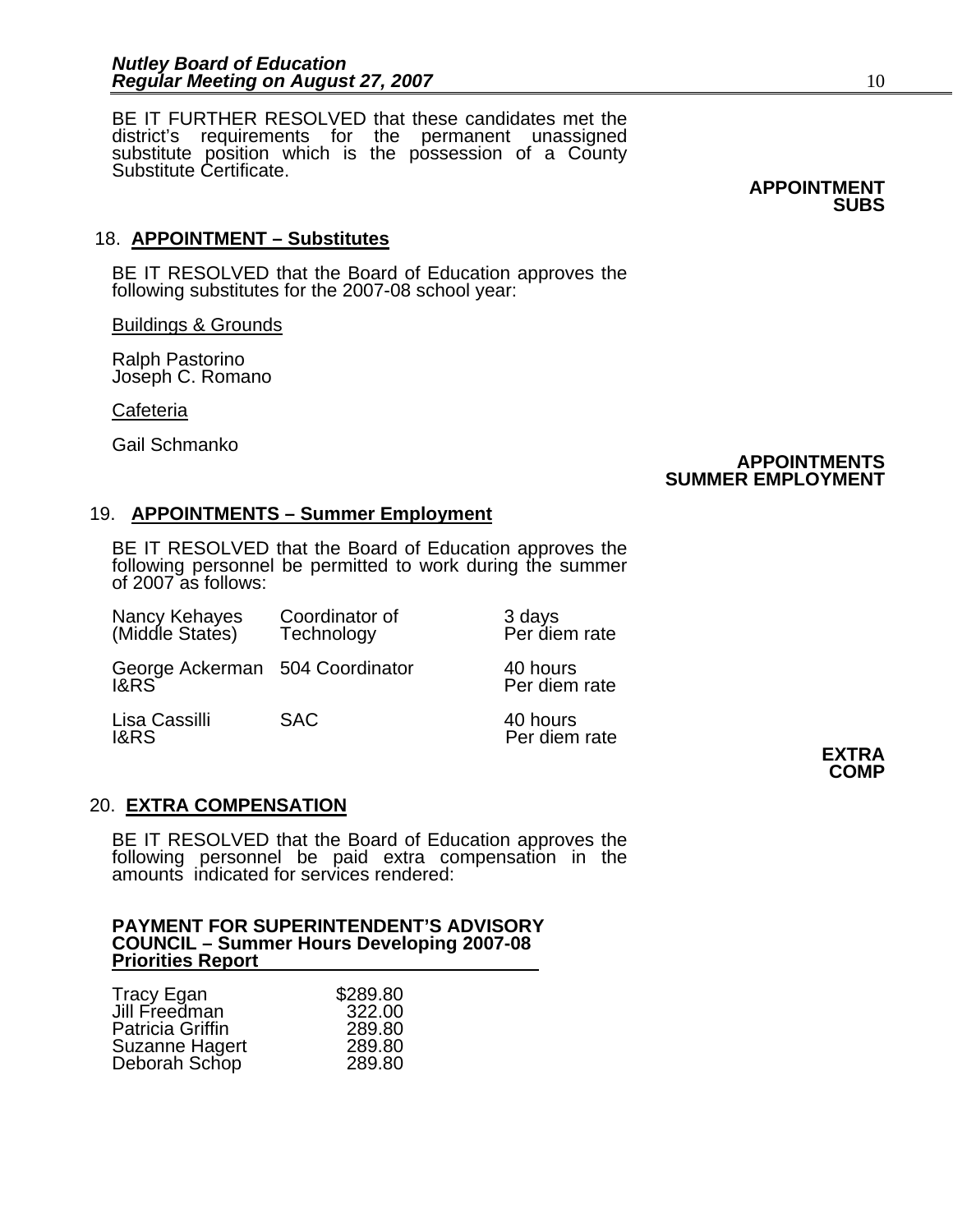### **PAYMENT FOR SUMMER HOURS – CHILD STUDY TEAM**

| \$3,522.50 |                                |
|------------|--------------------------------|
|            |                                |
| 3,472.50   |                                |
|            |                                |
| 1,996.50   |                                |
| 1,990.80   |                                |
| 1,094.88   |                                |
| 3,421.50   |                                |
|            | -3,000.00 Pd. Transition Funds |
|            | 421.50 Balance Due             |
| 3,522.50   |                                |
| 1,996.50   |                                |
|            | 1,996.50<br>3,421,50           |

### **PAYMENT FOR SUMMER HOURS – Transition Program**

| Sharon Romaglia     | \$1,500.00 |
|---------------------|------------|
| Reimbursed by Delta | 1,500.00   |
| Dental to NBOE      |            |

### **PAYMENT FOR CURRICULUM DEVELOPMENT – Music Academy**

| Michael Cundari                          | \$1,576.40 |
|------------------------------------------|------------|
| Theresa Lappostato<br>Nicole SanGiovanni | 346.40     |
|                                          | 346.40     |

### **PAYMENT FOR FRANKLIN SCHOOL WIRING SET-UP**

John Schwarz \$1,710.75

### **PAYMENT FOR FRANKLIN SCHOOL LIBRARY SET-UP**

| Julianne Alessio    | \$288.00 |
|---------------------|----------|
| Lisa Liaci          | 49.50    |
| Christina Stendardi | 693.00   |

### **CHANGE –IN-TRAINING LEVELS F**

### 21. **CHANGE-IN-TRAINING LEVELS**

BE IT RESOLVED that the personnel listed on the attached Schedule F be advanced to the proper level of the salary<br>guide in accordance with Board of Education regulations, said<br>teachers having completed the necessary college courses to<br>qualify for such advancement, to be effectiv 2007.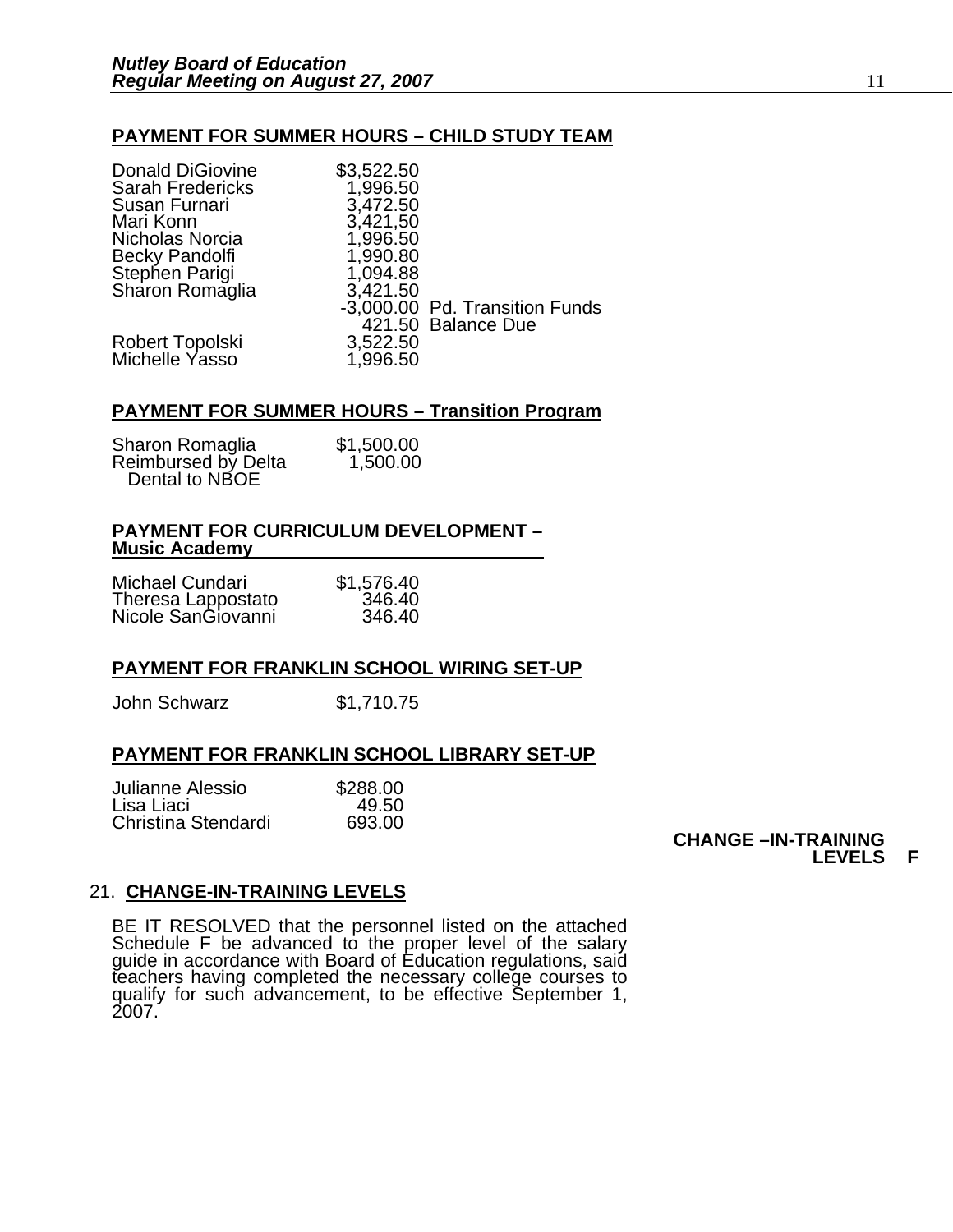### 22. **LONGEVITY PAY**

BE IT RESOLVED that the Board of Education approves the following longevity payment:

JoAnne Farese -\$3,800 (prorated) Eff. 9/1/07 (25 years) David Staub -\$1,400 (prorated) Eff. 9/1/07 (10 years) **TRANSFER OF**

### 23. **TRANSFER OF PERSONNEL**

BE IT RESOLVED that the Board of Education approves, upon the recommendation of the Superintendent of Schools, the following transfers:

### NAME FROM TO

Kathleen Cristiano Spring Garden Lincoln Carey Jimenez Radcliffe Yantacaw Nicolette Misner Spring Garden Lincoln<br>
Joniene Ryder Mantacaw Radcliffe Joniene Ryder

### **EXTENDED SCHOOL YEAR PROGRAM SUMMER 2007**

### 24. **EXTENDED SCHOOL YEAR PROGRAM – Summer 2007**

BE IT RESOLVED that the Board of Education approves the Extended School Year Program listed below for the summer of 2007:<br>
(1) Autistic Student

Autistic Student Chapel Hill – Lincoln Park, NJ July 2 – July 31, 2007 – Tuition \$5,460.00

> **APPROVE O.T. SERVICES**

### 25. **APPROVE CONTRACT OCCUPATIONAL THERAPY SERVICES**

BE IT RESOLVED that the Board of Education approves a contract with Cindy Palley for the purpose of providing occupational therapy services for the 2007-08 school year at a rate of \$416.42 per day in a total amount not to \$27,067.00.

### **LONGEVITY PAY**

**PERSONNEL**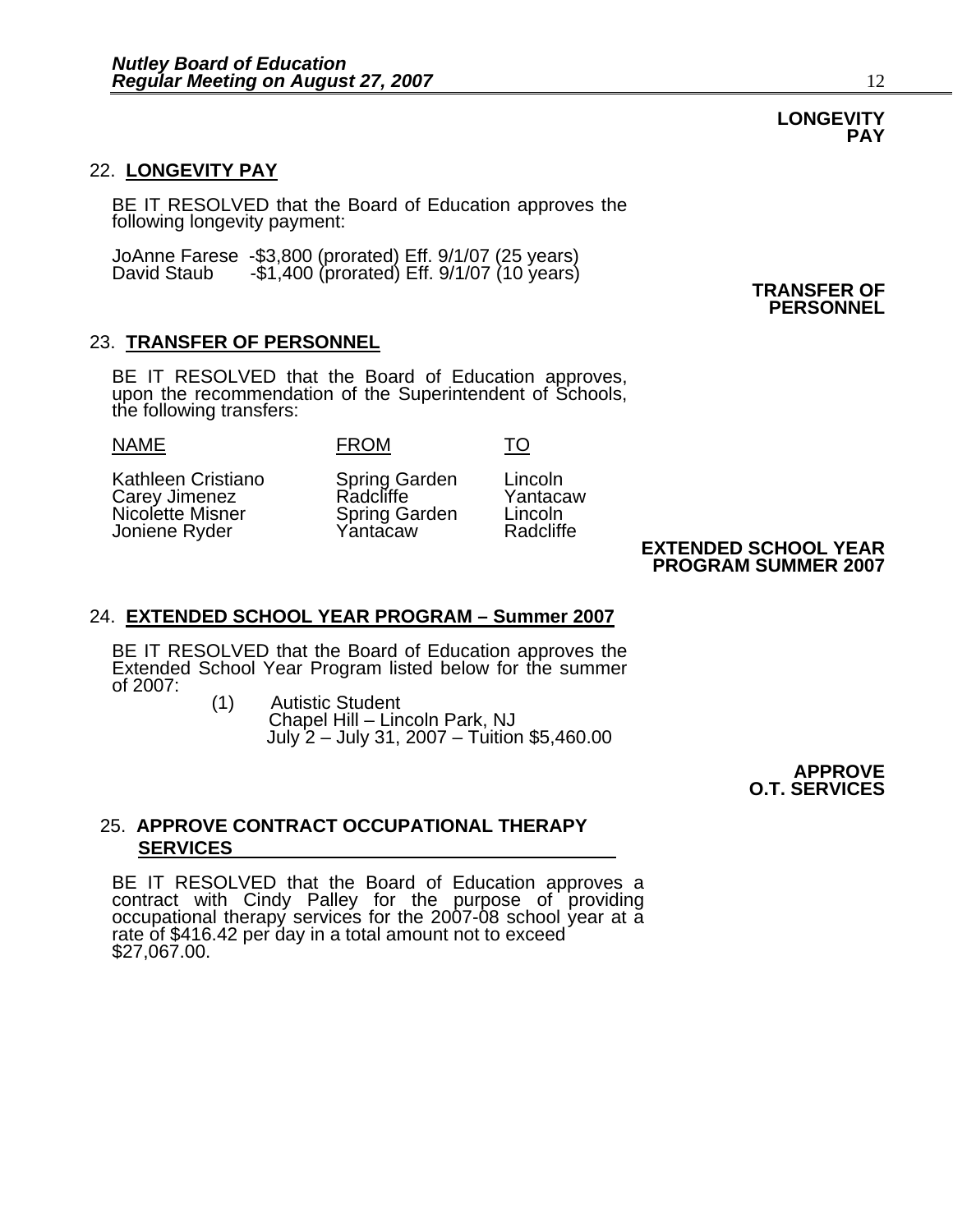### **PAYMENT FOR SUMMER ATHLTETIC CAMPS**

### 26. **PAYMENT FOR SUMMER ATHLETIC CAMPS**

BE IT RESOLVED that the personnel listed below be paid stipends for their work with the 2007 summer athletic camps

| Coach                   | Sport      | Amount       |
|-------------------------|------------|--------------|
| <b>Robert Harbison</b>  | Basketball | \$1,745.00   |
| <b>Robert Harbison</b>  | Baseball   | \$1,200.00   |
| Paul Magrini            | Baseball   | 600.00<br>\$ |
| Luann Zullo             | Softball   | \$2,100.00   |
| Angela Bania            | Volleyball | \$1,760.00   |
| <b>Frank Dipiano</b>    | Wrestling  | 810.00<br>\$ |
| Nikola Markovic         | Soccer     | \$1,100.00   |
| <b>Heather Syme</b>     | Soccer     | 550.00<br>\$ |
| <b>Steve DiGregorio</b> | Football   | \$1,590.00   |
| Pete Smith              | Football   | \$<br>665.00 |
| Nolan James             | Football   | \$<br>515.00 |

### 27. **Memorial Mr. Guy J. Tiene**

Trustee Viola moved, and Trustee Williams seconded, the following resolution. Upon being put to a roll call vote the resolution was approved.

WHEREAS, it is with a sense of deep sorrow and regret that the Nutley Board of Education records the death of Mr. Guy J. Tiene on August 15, 2007, and

WHEREAS, Mr. Tiene was employed in September, 1951 as a<br>Latin teacher in the Nutley Public Schools and in 1970 as World Languages Department Head and had a distinguished<br>educational career until his retirement in June, 1985, and

WHEREAS, Mr. Tiene won the admiration and respect of his fellow teachers and the friendship of pupils who came under the influence of his understanding and capable teaching, and exemplified at all times the finest qualitie

NOW, THEREFORE, BE IT RESOLVED, That the Board of Education of the Township of Nutley extends deepest sympathy to the members of his family, and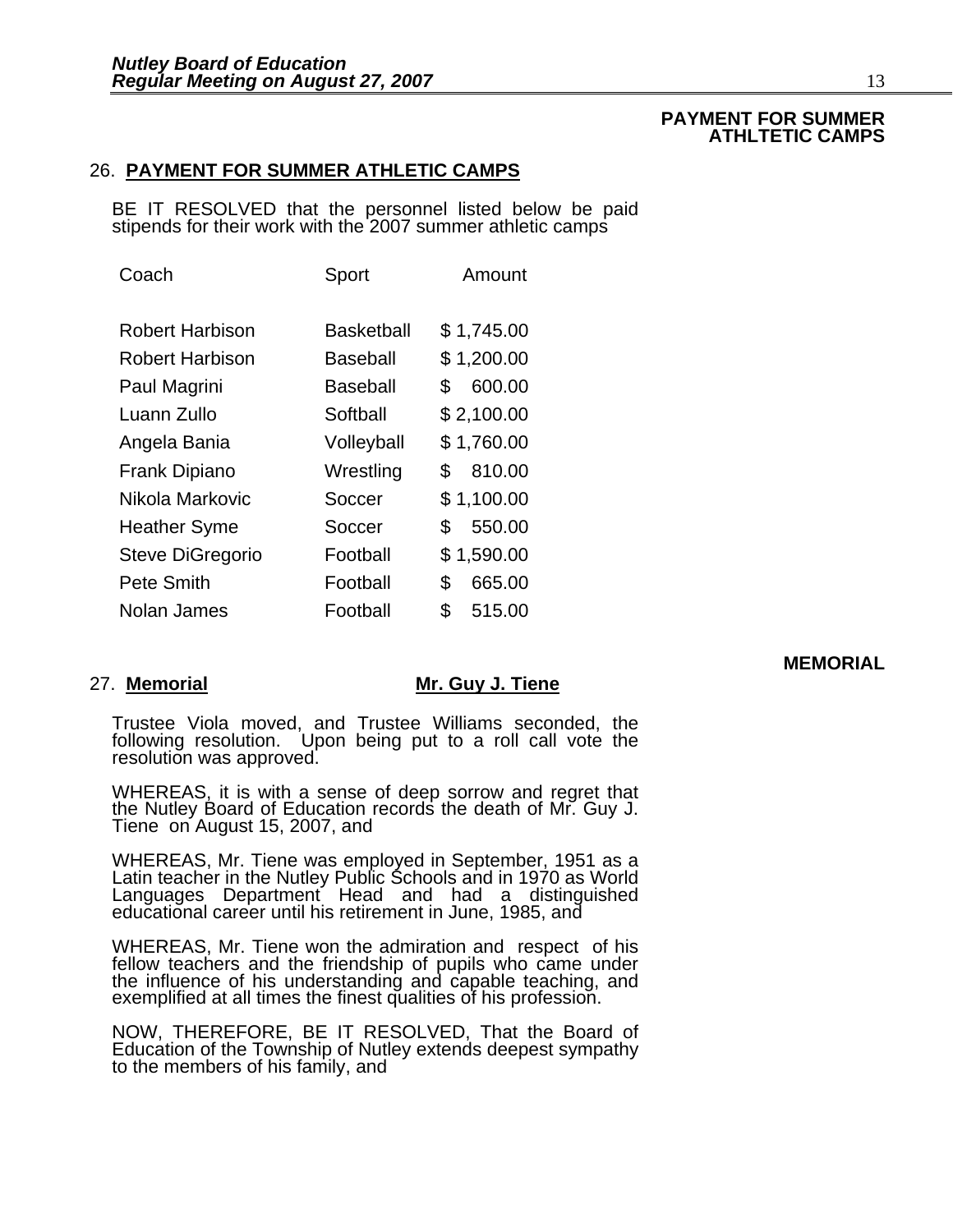BE IT FURTHER RESOLVED, That this resolution be made a part of the minutes of this meeting and a copy sent to the members of his family.<br> **APPOINT PROF.** 

### 28. **APPOINTMENT – Professional Staff**

Trustee Casale moved, and Trustee Del Tufo seconded, the following resolution. Upon being put to a roll call vote the resolution was approved.

BE IT RESOLVED that the Board of Education approves the appointment of Mr. Carl Nastasi as teacher for the 2007/08 school year, effective September 1, 2007, at the annual salary of \$59,500, M.A. step 14, in accordance with the 2007/08 Teachers' Salary Guide.

### **APPROVE ACADEMY OF FINE PERFORMING ARTS**

### 29. **APPROVAL OF THE ESTABLISHMENT OF THE NUTLEY ACADEMY OF FINE AND PERFORMING ARTS**

Trustee Alamo moved, and Trustee Moscaritola seconded, the following resolution. Upon being put to a roll call vote the resolution was approved.

BE IT RESOLVED that the Board of Education approves the acceptance of a new program at Nutley High School headed by Mr. Michael Cundari, which will be referred to as "THE NUTLEY ACADEMY OF FINE AND PERFORMING ARTS". The Nutley Board of Education and Academic Committee enthusiastically accept this program in its entirety as agreed upon.

NOW, THEREFORE, BE IT RESOLVED that the Board of Education appoints Mr. Michael Cundari as director/dean of the Nutley Academy of Fine & Performing Arts. This stipend position will entail over seeing all operations of the said position will entail over seeing all operations of the said<br>academy, ensure all students are meeting outlined<br>requirements and assessments, all public relations matters,<br>pursuing possible grants and donations, researching nurture the Nutley Academy of Fine & Performing Arts to its fullest potential. The stipend salary for this position shall be as follows:

2007-2008 School Year

|                   | Step 2 | Step 3 | Step 4 |
|-------------------|--------|--------|--------|
| Step 1<br>\$6,230 | 6,450  | 6,675  | 6,895  |

2008-2009 School Year

| Step 1<br>\$6,395 | Step 2<br>6,615 | Step 3<br>6,840 | Step 4<br>7,075 |
|-------------------|-----------------|-----------------|-----------------|

## **STAFF**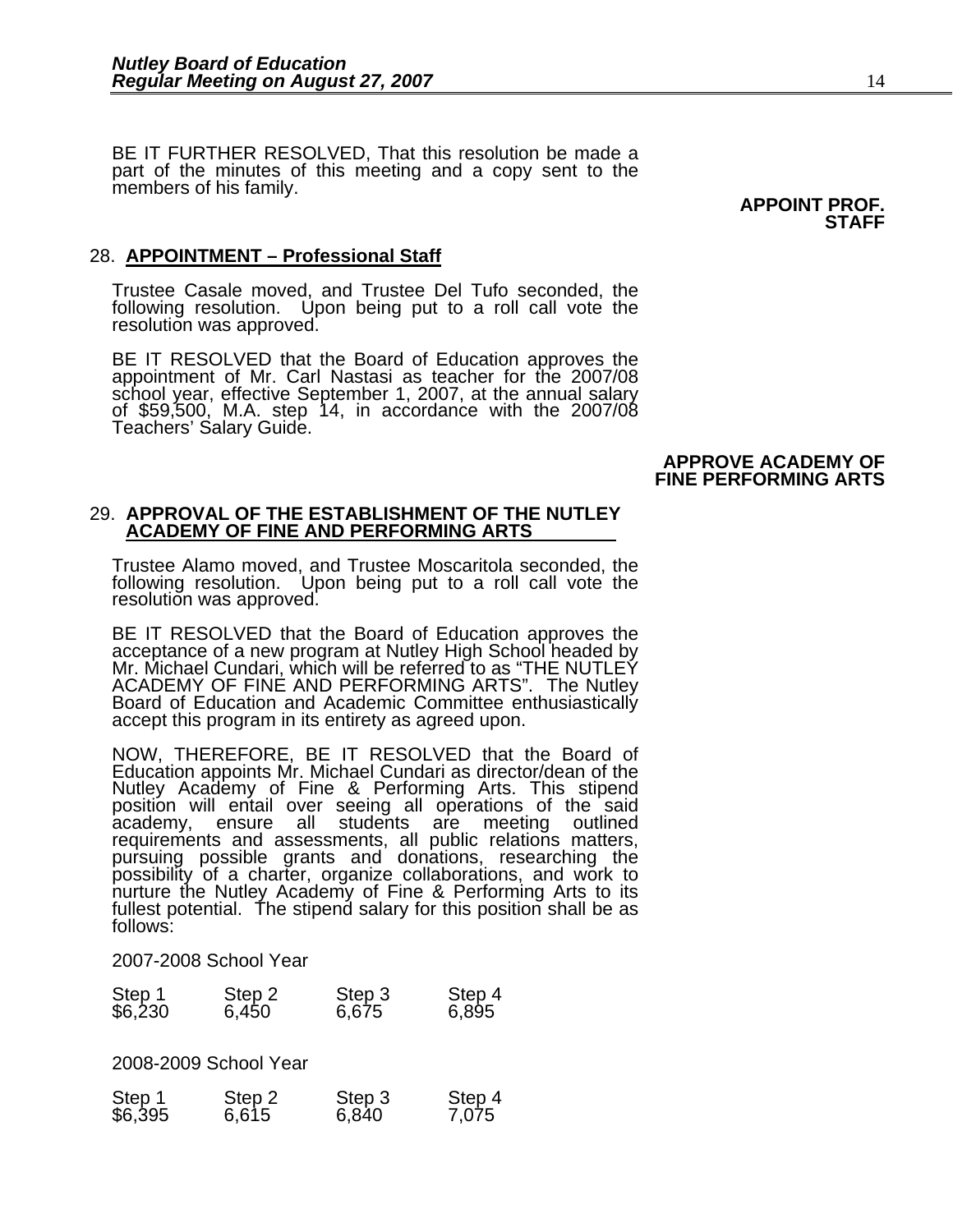BE IT FURTHER RESOLVED that a "per diem" rate will be paid to Nutley faculty teaching the Academy Seminar course which will be held during zero period and taught in addition to current class load.

ALSO BE IT FURTHER RESOLVED that an academy dance instructor stipend at the rate of \$875 per semester or \$3,500 for the school year. Duties will include a zero period dance course for academy students as well as outlined workshops and dance classes for the Nutley High School student body.

### **BOARD BUSINESS ADMINISTRATOR/** *BUSINESS ADMINISTRATOR/* **BOARD SECRETARY'S RESOLUTIONS** RESOLUTIONS

Trustee Del Tufo moved, Trustee Casale seconded, a motion that the Board approves the Board Secretary Resolutions numbers 1 through 10 and 12 through 28.

Resolutions 1 through 10 and 12 through 28 were approved by roll call vote with the following exception:

1. Trustee Alamo abstained on four checks on the bill list that reimbursement for strictly procedural reasons. She explained<br>that although she is a proponent of professional development<br>that her reason for abstaining on these checks were strictly<br>due to the process of prior approval no

1. Trustee Moscaritola voted "No" on Resolution 20 – Approval of Construction Management Services.

### 1. **SECRETARY & TREASURER'S REPORT REPORTS B**

BE IT RESOLVED that the Board of Education approves the acknowledgement and acceptance of the reports of the Board Secretary (Appendix A) and Treasurer of School Monies  $(Appendix B)$  for the period ending June 30, 2007.

### 2. **CERTIFICATION OF MAJOR ACCOUNT FUND STATUS**

BE IT RESOLVED that the Nutley Board of Education certifies that as of June 30, 2007 after review of the Secretary's monthly financial report (Appropriations section) and upon consultation<br>with the appropriate district officials, to the best of its<br>knowledge no major account or fund has been over-expended knowledge no major account or fund has been over-expended<br>in violation of NJAC 6A:23-2.11(a) and that sufficient funds are<br>available to meet the district's financial obligations for the remainder of the fiscal year. (Major accounts are General Fund and Debt Service.)

## **SECY. & TREAS.<br>REPORTS**

## **CERTIFICATION<br>MAJOR ACCOUNT FUND STATUS**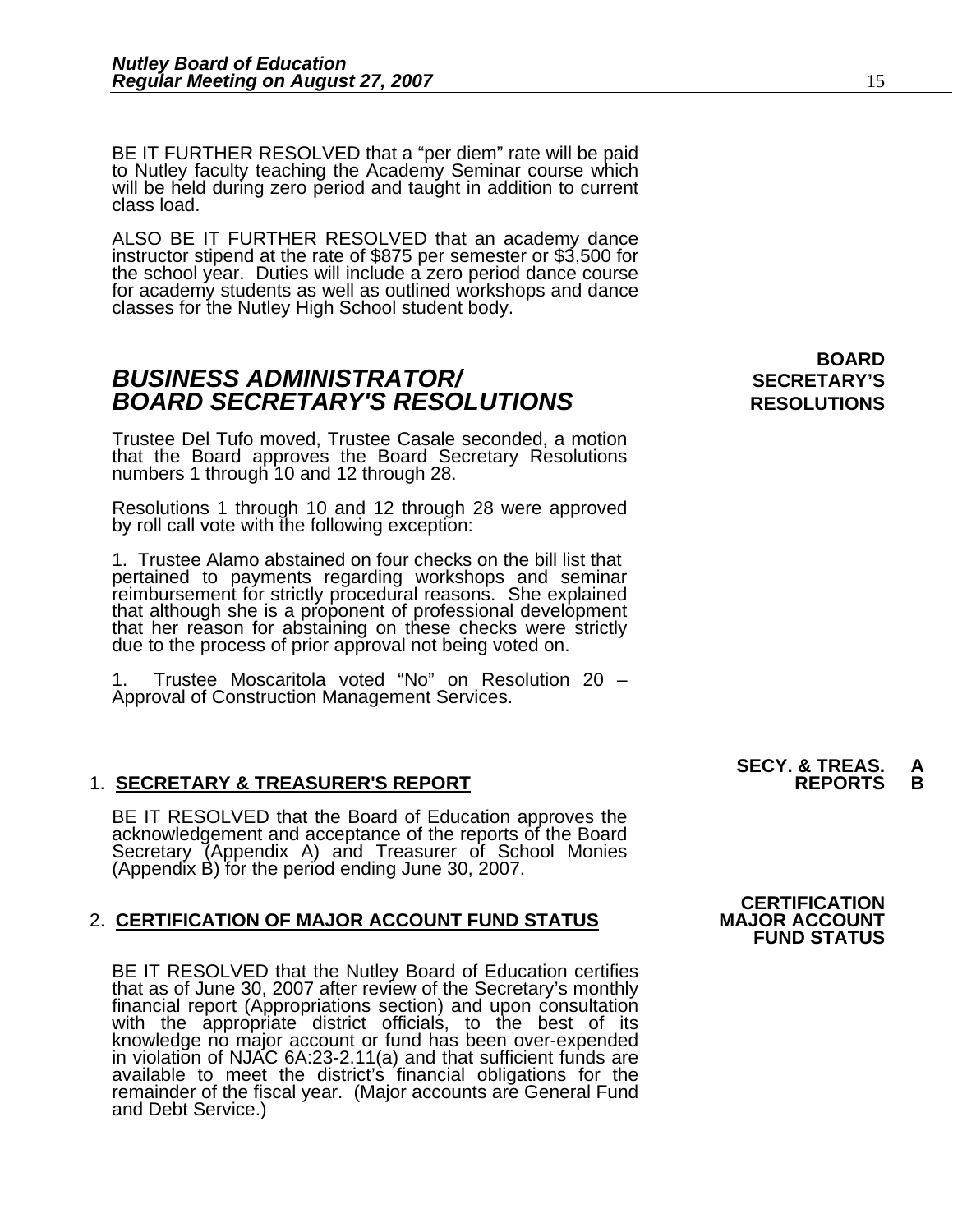### 3. **BILLS AND MANDATORY PAYMENTS MANDATORY C**

BE IT RESOLVED that the Board of Education approves the payment of bills and mandatory payments dated August 28, 2007 in the total amount of \$4,713,974.06 (Appendix C).

## 4. **REQUESTS FOR USE OF SCHOOL BUILDINGS AND USE OF BUILDINGS D**

BE IT RESOLVED that the Board of Education approves the requests for the use of school buildings and grounds (Appendix D), that conform to the rules and regulations set by the Board of Education.

5. **TRANSFER SCHEDULE**<br>**BE IT RESOLVED that the Board of Education approves, in SCHEDULE**<br>**BE IT RESOLVED that the Board of Education approves, in** compliance with NJAC 6A:23-2.11(c)3ii, and NJSA  $18A:22-8-1$ , the transfers in the 2006-07 budget dated June 30, 2007 in the amount of \$773,080.14 and the transfer in the 2007-08 budget dated July 31, 2007 in the amount o

### 6. **CAFETERIA PRICES - 2007-08 School Year**

BE IT RESOLVED that the Board of Education approves the cafeteria prices for the 2007-08 school year as per Appendix F.

### 7. **JOINT TRANSPORTATION AGREEMENT**

BE IT RESOLVED, that the Nutley Board of Education<br>approves the following Joint Transportation Agreement with the<br>Belleville Board of Education to provide transportation for<br>Special Education students from Belleville to th

Subject to approval of the County Superintendent of Schools.

| RT# | # OF<br><b>STUDENTS</b> | <b>SCHOOL</b>          | COST<br>PER DIEM |
|-----|-------------------------|------------------------|------------------|
| 12  |                         | <b>ECLC</b><br>Chatham | \$72.50          |

# **BILLS &**

### **PAYMENTS**

## **GROUNDS AND GROUNDS**

### **CAFETERIA PRICES 2007-08 SCHOOL YEAR F**

### **JOINT TRANS. AGREEMENT**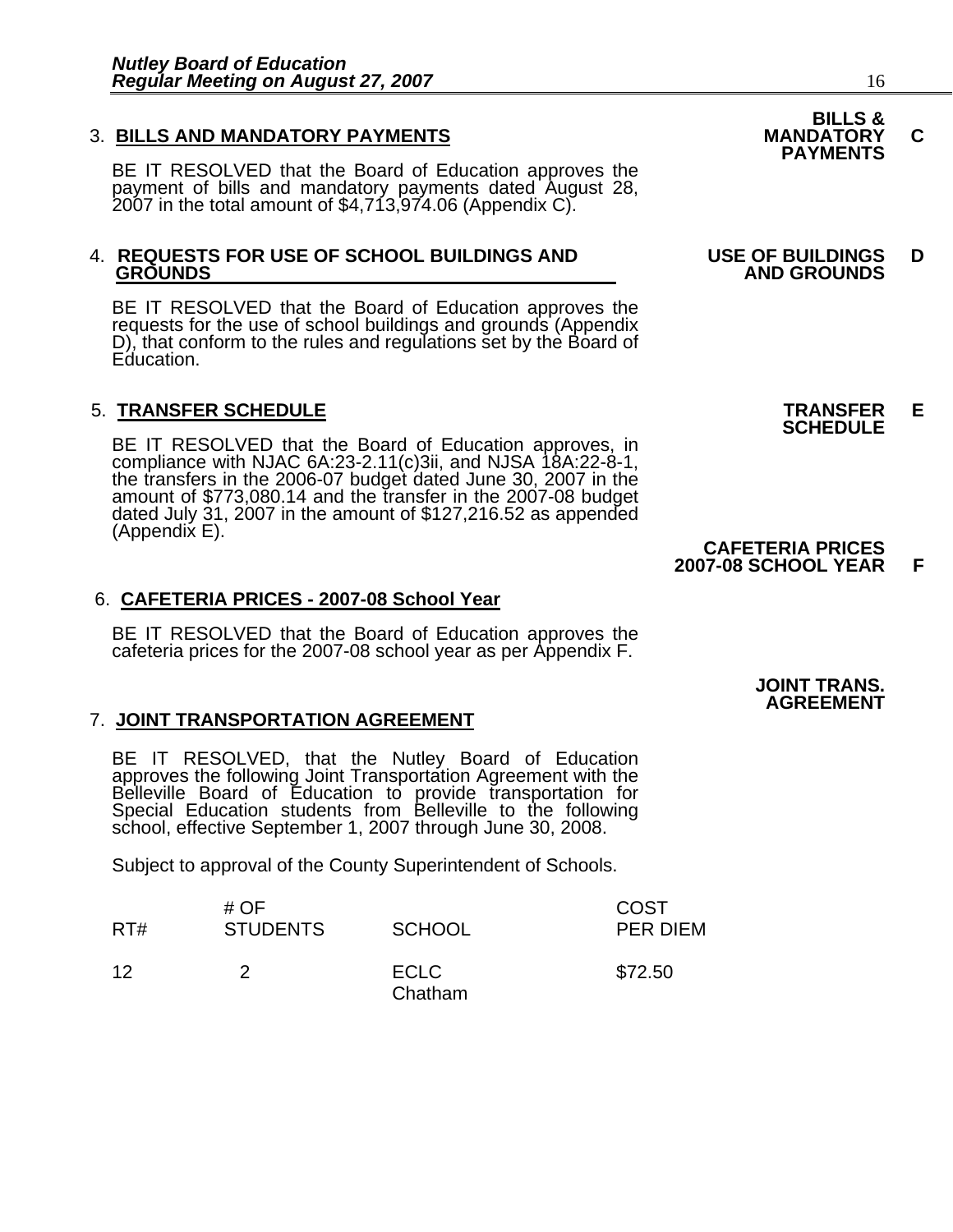### 8. **JOINT TRANSPORTATION AGREEMENT**

BE IT RESOLVED, that the Nutley Board of Education<br>approves the following Joint Transportation Agreement with the<br>Bloomfield Board of Education to provide transportation for<br>Special Education students from Bloomfield to th

Subject to approval of the County Superintendent of Schools.

| RT# | # $OF$<br><b>STUDENTS</b> | <b>SCHOOL</b>                                            | COST<br><b>PER DIEM</b> |
|-----|---------------------------|----------------------------------------------------------|-------------------------|
| 08  | 1                         | <b>DLC</b><br><b>New Providence</b>                      | \$100.00                |
| 09  | 14                        | Essex County Vocational \$148.50<br><b>West Caldwell</b> |                         |
| 12  | $\overline{2}$            | <b>ECLC</b><br>Chatham                                   | 78.00<br>\$             |
| 14  | 1                         | <b>Midland School</b><br>North Branch                    | \$132.00                |
| 15  | 1                         | Children's Institute                                     | 58.00<br>\$             |

An additional charge of \$10 per diem will be added for each additional student on an established route.

### 9. **TRANSPORTATION CONTRACT**

BE IT RESOLVED, that the Nutley Board of Education approves a transportation contract Parent #1 with a parent to provide transportation for one Special Education Student from Nutley to Bleshman School, Paramus, NJ effective September 1, 2007 through June 30, 2008 at a cost of \$35.00 per day.

(Subject to approval of the County Superintendent of Schools)

### **TRANS. CONTRACT**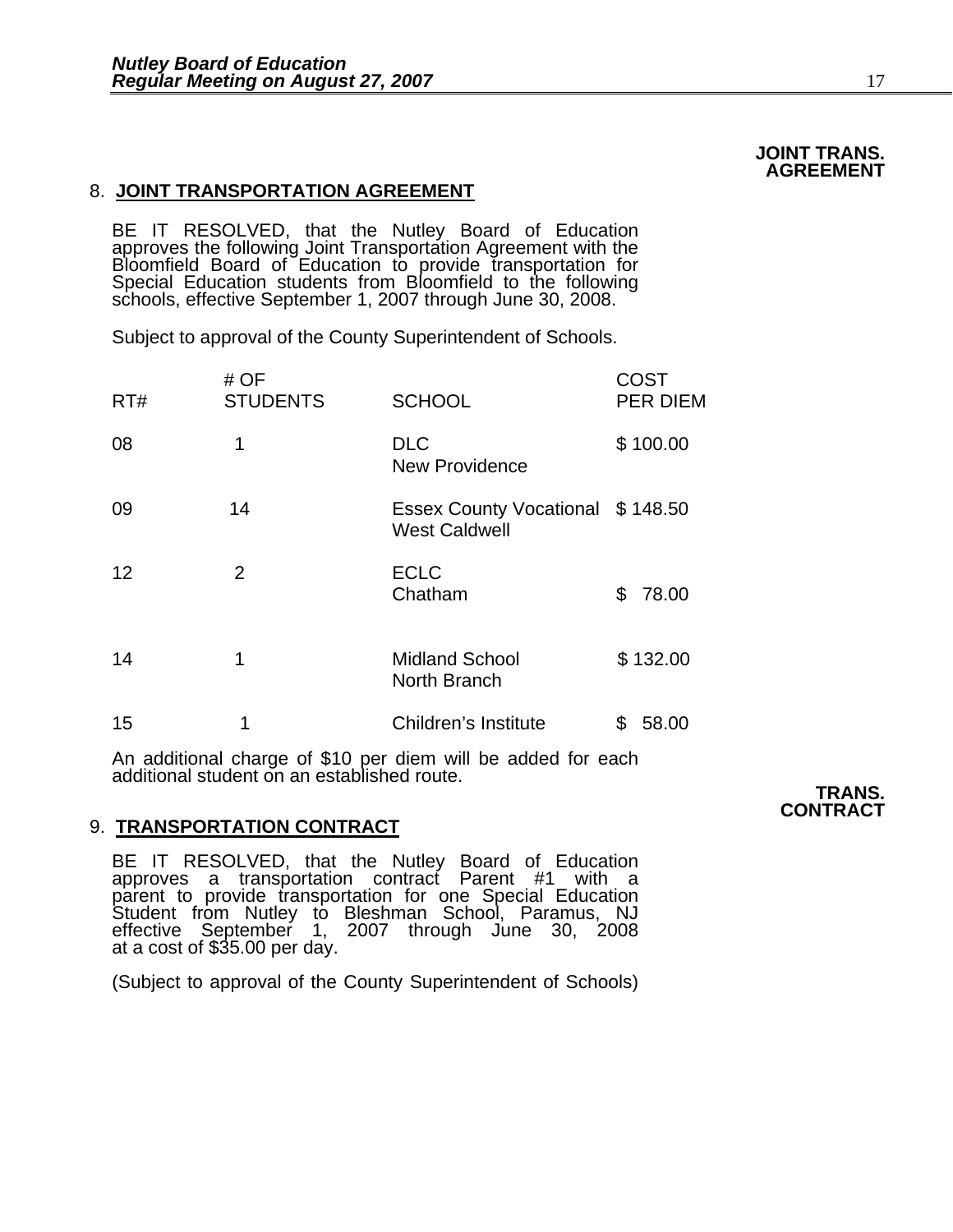### 10. **TRANSPORTATION CONTRACT**

BE IT RESOLVED, that the Nutley Board of Education approves a transportation contract Parent #2 with a parent to provide transportation for one Special Education Student from Nutley to Horizon School, Livingston, NJ effect  $2007$  through June  $30, 2008$  at a cost of \$36.50 per day.

(Subject to approval of the County Superintendent of Schools)

### 11. **ACCEPTANCE OF DONATION**

Trustee Kuchta moved, and Trustee Moscaritola seconded, the following resolution. Upon being put to a roll call vote the resolution was approved.

BE IT RESOLVED that the Board of Education approves the acceptance of memorial donations of \$272.00 in honor of Yantacaw student Samantha Ahn.

# 12. **APPROVAL OF PARTIAL PAYMENT TO CHANREE CONSTRUCTION CO.**

BE IT RESOLVED that the Board of Education approves partial payment in the amount of \$356,058.36 to Chanree Construction Co. for the Franklin Middle School Additions and Alterations Project as per the recommendation of the Board's architect and construction manager.<br> **APPROVAL OF** 

### 13. **APPROVAL OF PARTIAL PAYMENT TO A. PFLUGH, INC.**

BE IT RESOLVED that the Board of Education approves partial payment in the amount of \$60,456.52 to A. Pflugh, Inc. for the Franklin Middle School Additions and Alterations Project as per<br>the recommendation of the Board's architect and construction<br>manager. manager.<br> **APPROVAL OF** 

 **ACCEPT DONATION** 

**APPROVAL OF PARTIAL PAYMENT**

**CHANREE** 

**PARTIAL PAYMENT A. PFLUGH, INC.** 

**PARTIAL PAYMENT BARRETT ROOFS, INC.** 

14. **APPROVAL OF PARTIAL PAYMENT TO BARRETT ROOFS, INC.**<br>BE IT RESOLVED that the Board of Education approves partial<br>payment in the amounts of \$528,220.00 and \$474,320.00 to<br>Barrett Roofs, Inc. for the Nutley High School R Nutley High School Roof Replacement as per the recommendation of the Board's architect and construction manager.

### **TRANS. CONTRACT**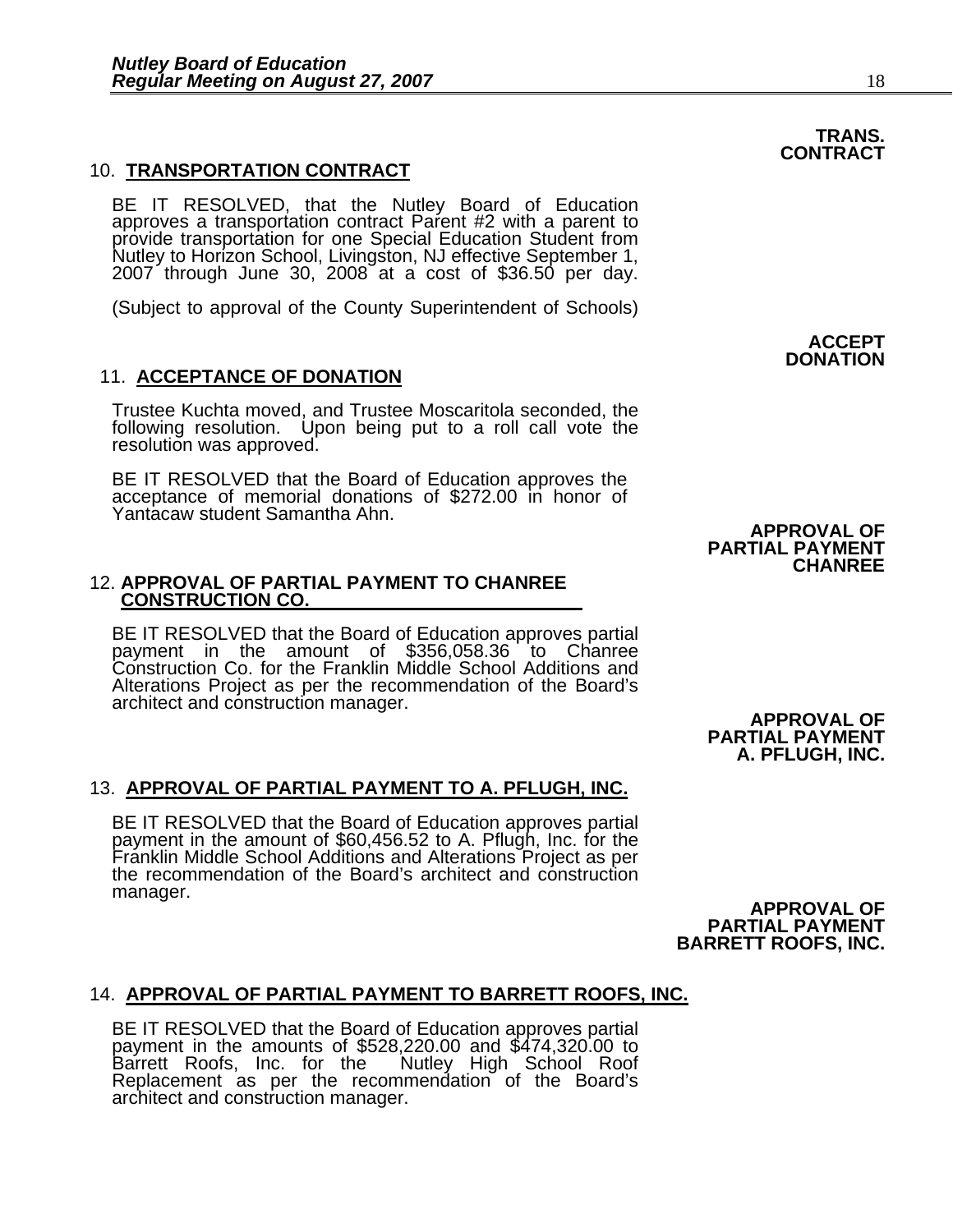### 15. **APPROVAL OF PARTIAL PAYMENT TO SALAZAR & ASSOCIATES, INC.**

BE IT RESOLVED that the Board of Education approves partial payment in the amount of \$432,471.99 to Salazar & Associates, Inc. for the Toilet Room Renovations as per the recommendation of the Board's architect and construction manager.<br> **APPROVAL OF** 

### 16. **APPROVAL OF PARTIAL PAYMENT TO JOSEPH DUGAN, INC.**

BE IT RESOLVED that the Board of Education approves partial payment in the amount of \$206,593.20 to Joseph Dugan, Inc. for the Nutley High School Exterior Façade Repairs as per the recommendation of the Board's architect and construction manager. manager.<br> **APPROVAL OF** 

### 17. **APPROVAL OF ALTERNATES - JOSEPH DUGAN, INC.**

BE IT RESOLVED that the Board of Education approves the following added alternates for the Nutley High School Exterior Façade Repairs as follows:

A2 - Concrete Retaining Wall Reconditioning  $$29,000.00$ A3 - Fence Reconditioning at Concrete Retaining Wall \$24,000.00 **APPROVAL OF**

### 18. **APPROVAL OF CONTRACT**

BE IT RESOLVED that the Board of Education approves Geothermal Services Inc. to perform a test bore and thermal conductivity test at Washington Elementary School in the amount of \$13,500.00.

### 19. **APPROVAL OF NJSBA ANNUAL WORKSHOP**

BE IT RESOLVED that the Board of Education approves the attendance of Nutley Administration and Board of Education Members to the NJSBA Annual Workshop.

 **APPROVAL OF CONST. MGMT. SERVICES**

### 20. **APPROVAL OF CONSTRUCTION MANAGEMENT SERVICES**

BE IT RESOLVED that the Board of Education approves DCM Architecture Inc. for construction management services for the Walker Middle School Referendum Project not to exceed \$75,000.

**ALTERNATES JOSEPH DUGAN, INC.** 

**PARTIAL PAYMENT JOSEPH DUGAN, INC.** 

## **APPROVAL OF**

**CONTRACT**

**NJSBA WORKSHOP**

**SALAZAR** 

**APPROVAL OF PARTIAL PAYMENT**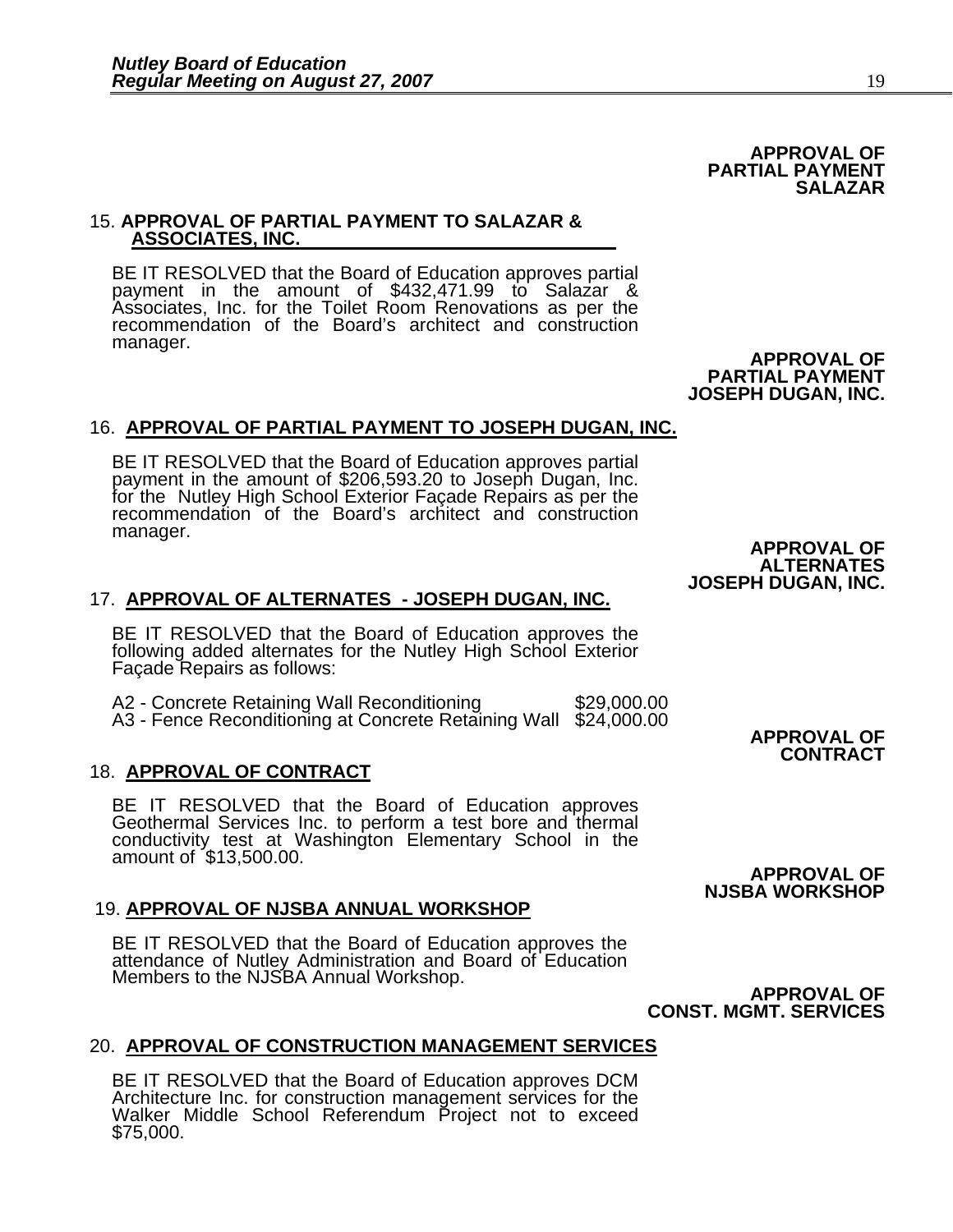### 21. **APPROVAL OF RENEWAL OF MEMBERSHIP IN THE SUBURBAN ESSEX MUNICIPAL JOINT INSURANCE FUND**

WHEREAS, the Nutley Board of Education is a member of the Suburban Essex Municipal Joint Insurance Fund; and

WHEREAS, said renewed membership terminates as of December 31, 2007 unless earlier renewed by agreement<br>between the Board and the Fund; and

WHEREAS, the Board desires to renew said membership;

NOW THEREFORE, be it resolved as follows:

1. The Nutley Board of Education agrees to renew its membership in the Suburban Essex Joint Insurance Fund and to be subject to the Bylaws, Rules and Regulations, coverages, and operating procedures thereof as presently existing or as modified from time to time by lawful act of the Fund.

2. The Board President and Secretary shall be and hereby are<br>authorized to execute the agreement to renew membership<br>annexed hereto as Appendix G and made a part hereof and to<br>deliver same to the Suburban Essex Municipal J

### 22. **APPROVAL OF CHANGE ORDERS FOR ADDITIONS AND ALTERATIONS TO FRANKLIN MIDDLE SCHOOL**

BE IT RESOLVED that the Board of Education approves the recommendations from DCM Architecture, Inc., our Architect, for the following Change Orders , on file in the Business Office (Appendix H), for Additions and Alterations to Franklin Middle School. The contract with Tru-Val Electric Corp. will reflect an increase in the following amounts:

Change Order #5 \$655.67.

Change Order #6 \$944.88

### 23. **APPROVAL OF VEHICLE MAINTENANCE BID**

WHEREAS, Bids for vehicle maintenance bid were advertised on August 1, 2007, and

### **APPROVAL OF CHANGE ORDERS FMS H**



### **APPROVAL OF MEMBERSHIP SEMJIF G**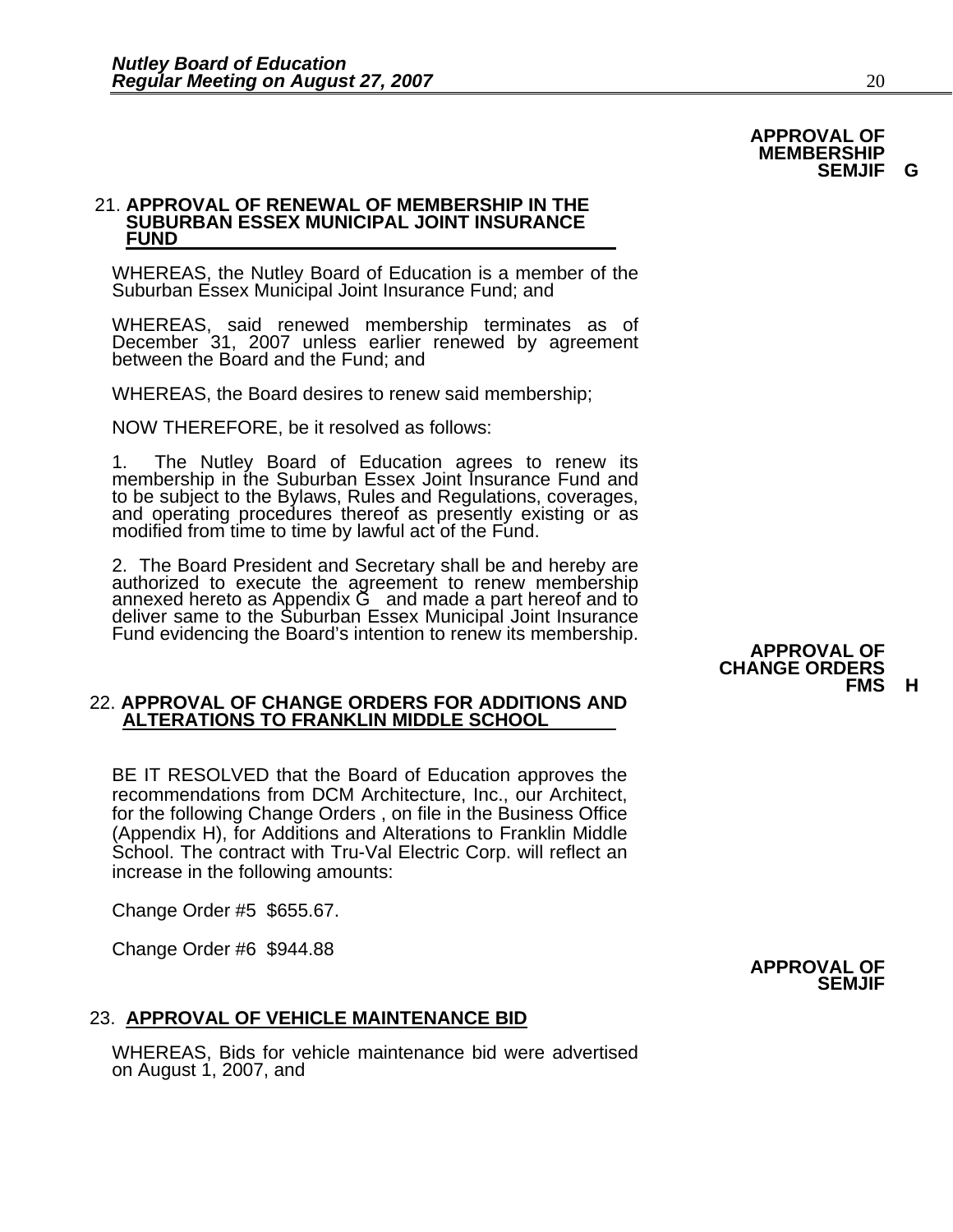WHEREAS, sealed bids were publicly opened and read aloud<br>on August 15, 2007 at 2:00 pm in the office of the Business Administrator/Board Secretary, and

WHEREAS, The bid from Astone Fleet Service, Roselle Park meets all specifications, and is therefore the lowest responsible bidder.

NOW, THEREFORE, BE IT RESOLVED that the Board of Education approve the award of a contract for school vehicle maintenance from September 1, 2007 thru June 30, 2010 to Astone Fleet Service, Roselle Park, NJ.

### 24. **RENEWAL APPLICATIONS– TEMPORARY INSTRUCTIONAL SPACE**

BE IT RESOLVED that the Board of Education approves the renewal applications for temporary instructional space for the 2007-08 school year. **ACCEPT**

## 25. **ACCEPTANCE - Nutley Business People For The Advancement Of Technology in Education (NBATE) Grant**

BE IT RESOLVED that the Board of Education accepts<br>\$3,270.65 for instructional grants for the 2007-08 school year<br>from the Nutley Business People for the Advancement of<br>Technology in Education (NBATE) (Appendix I). **APPROV** 

### **AUTISTIC** 26. **APPROVAL OF TUITION – AUTISTIC PROGRAM**

BE IT RESOLVED that the Board of Education approves the tuition rate of \$39,068 per out-of-district student for the 2007-08 autistic program. **PETTY CASH**

### 27. **PETTY CASH FUNDS**

WHEREAS, pursuant to NJAC 6:20-2.8 and Policy #615 (6620), a Board of Education may establish petty cash funds,

NOW, THEREFORE, BE IT RESOLVED that the Board of Education approves the following petty cash fund for Radcliffe School to be established in the amount listed:

Radcliffe School (Michael Kearney, Custodian) \$ 300

**TUITION** 

**FUNDS** 



 **RENEWAL**

**OF APPLICATION TEMP. INST. SPACE**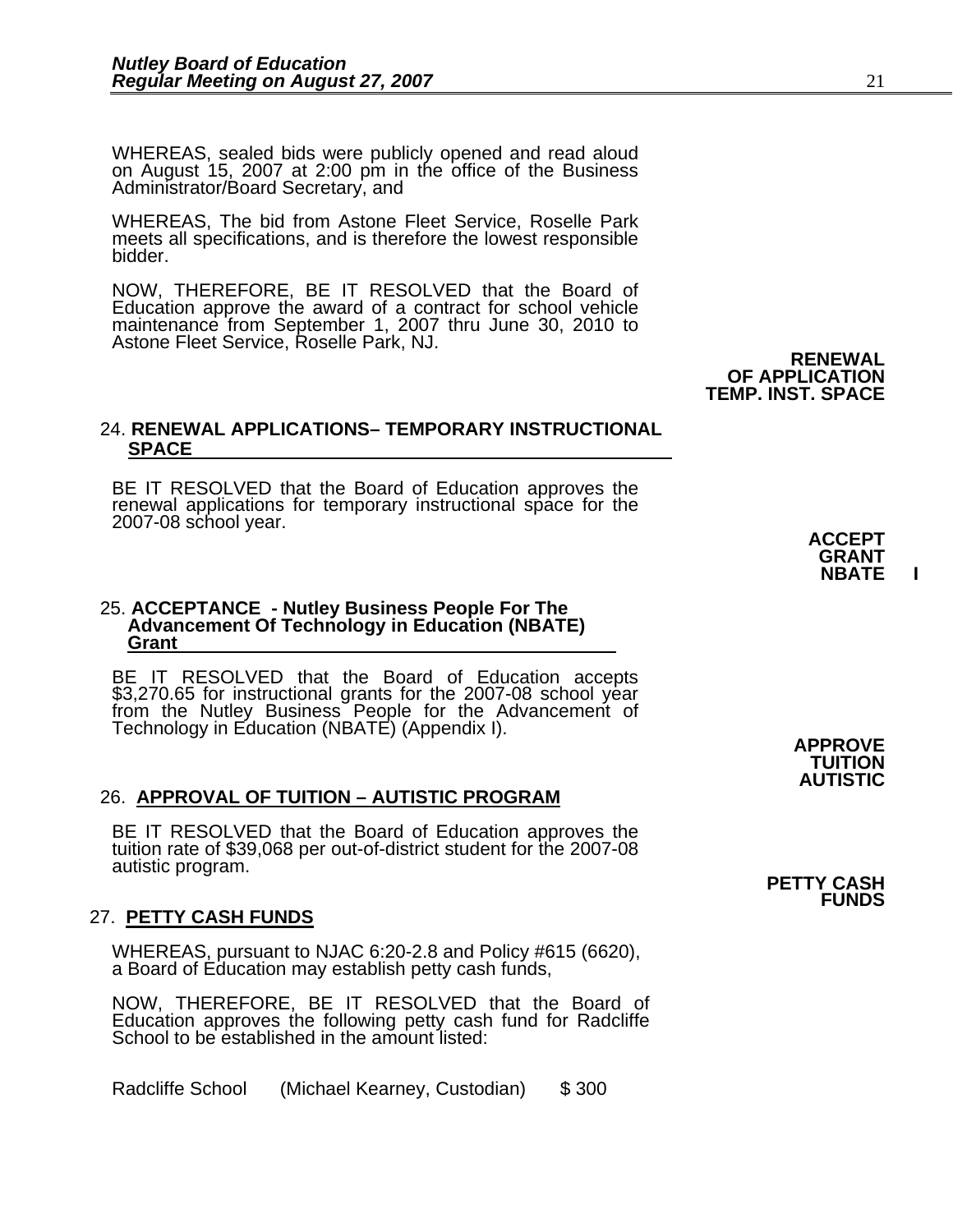BE IT FURTHER RESOLVED that the Board of Education approves the additional district-wide petty cash account for Special Services to be established in the amount listed:

 **ADOPT**

Special Services (Paul J. Palozzola, Custodian) \$ 300

### 28. **ADOPTION OF POLICY (First Reading)**

BE IT RESOLVED that the Board of Education adopts the following policies (first reading) on file in the Business Office (Appendix J):

Policy #8601 Pupil Supervision After School Dismissal

### **HEARING OF CITIZENS CITIZENS**

Resident Terry Quirk, representative for the Nutley Parent Advocacy Network, addressed the Board and inquired on a site supervisor for events taking place on the Oval. Other subjects<br>of her inquiry were Board Office handicapped Accessible,<br>Autism Classrooms, Middle School Parking, Freshmen<br>Friday's, Channel One and Channel One TV Installati

Resident Barbara Lovejoy praised the Board for the new music program and inquired on the new guidance counseling process relating to the program.

### **OLD BUSINESS OLD BUSINESS**

None

President Olivo asked the administration if they could bring the drug testing program to the middle school.

Trustee Moscaritola stated access to the gated area behind Radcliffe School should be improved for safety vehicles.

**POLICY 1ST READING J**

### **NEW BUSINESS NEW BUSINESS**